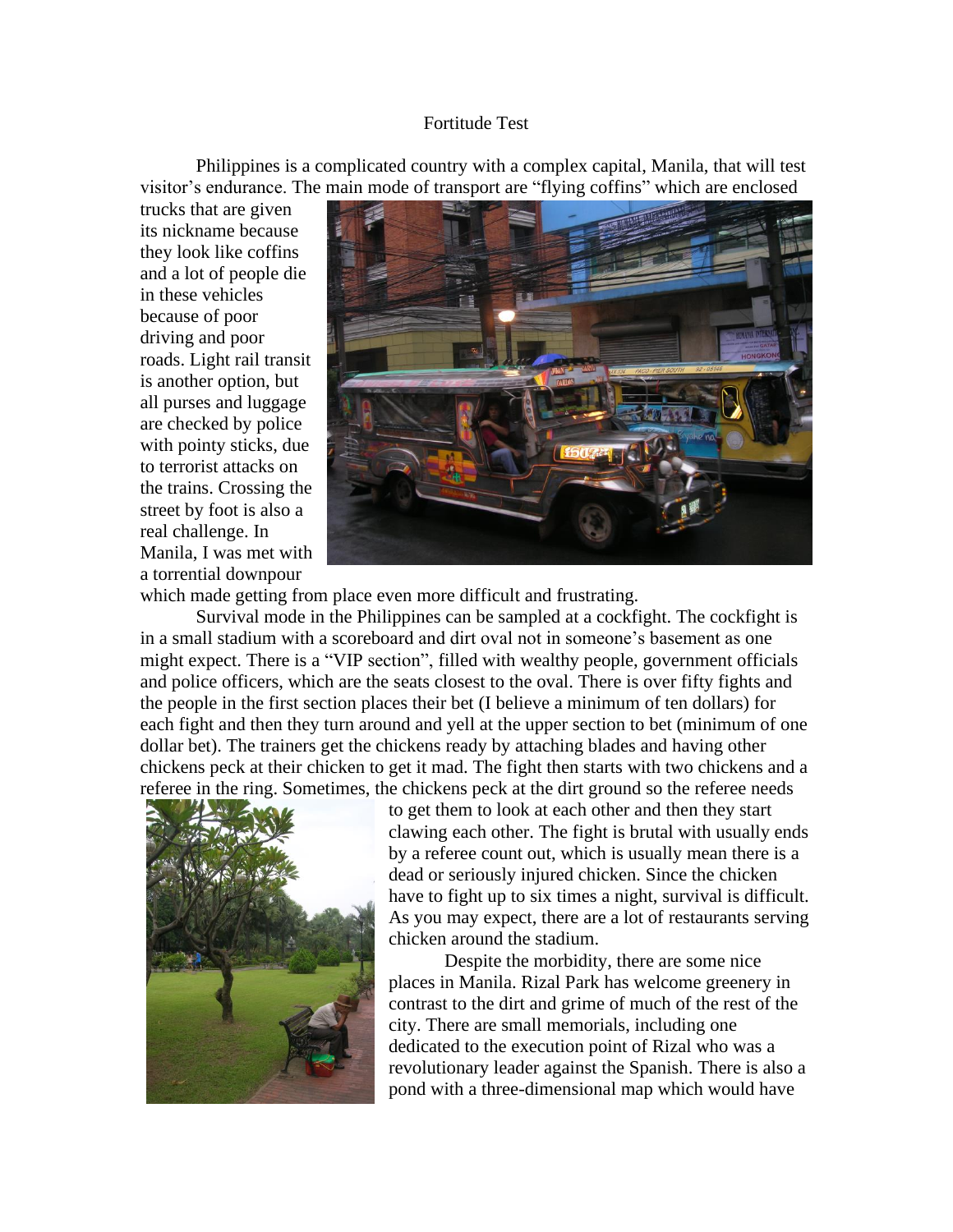looked more realistic if there was more water in the pond area. There are gardens that can be visited; one interesting one is a Chinese garden with a pavilion and a lot of rock formations as well as a less developed Japanese garden. Another type of garden is a sculpture garden which is largely dedicated to the Stations of the Cross. There is planetarium and an Orchard House full of orchards and lily pads. Also in the park is a large amphitheater on the side closest to Manila Bay.



Manila Bay is also attractive and a nice, scenic change to the chaos. Many people congregate here to see the sun set and one can take a horse-drawn carriage along the bay. Many of the posh hotels are located along the bay. The National Museum and Metropolitan, which houses fine arts, are also near the bay. Museum of Folk Art, amusement parks, convention centers, seven elevens, cats with their tails cut off (good luck charm for some people?) can all be seen in the area.

On a more historical note, one can visit the old capital area, Intramuros, dating to 1571. This is an attractive area with cobblestone streets, old churches, defensive walls, and calmness. Fort Santiago can be visited and is seemingly located next to the first tee of a golf course. There are soldiers' barracks, prisoners, cells, and nice views of the bay for

the fort's wall. There is a university in the old town and has some interesting buildings as well. The most impressive religious building is the Manila Cathedral, which was originally built in 1581 but had to rebuild several times because it was destroyed by fire, earthquake and typhoon. Casa Manila is a fine colonialera house, and the Philippine Art, Craft and Cultural Center has numerous antiques but seems to be designed more as a gift shop. There are other places to shop, most notably the Makati section, but this again is a chaotic area.



For peace and quiet, it may be better to leave Manila and head south to the island of Mindoro. Puerto Galera is the most accessible city on the island and allows for decent beaches, cheap accommodations and a lot of bars and restaurants most filled with young locals and their middle-aged sugar daddies. There are beaches near Puerto Galera, but also more scenic beaches as one ventures out of the port, such as White beach and Talipanan beach. There are also some neat and simple trekking possibilities around the island. As for accommodations, I was able to get my own bungalow for a few dollars, which had a bathroom and cable television which for me is a major step up in accommodations. Puerto Galera is a maze of streets with several bars and restaurants and women giving massages, some of these are legal massages some not. Despite the maze, it